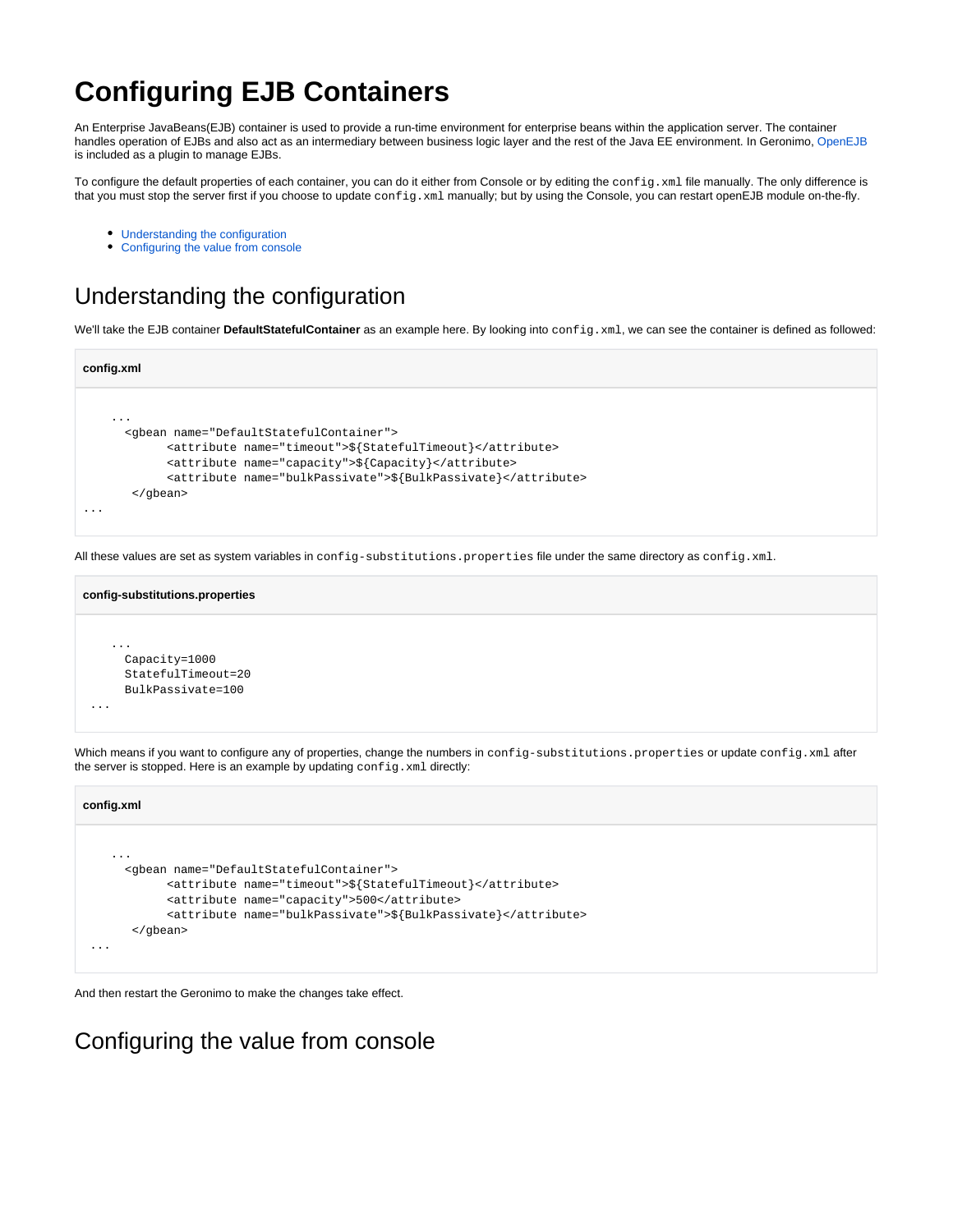The **EJB Server** portlet that displays the EJB containers available in the server and their status is available by selecting **EJB Server** on the **Console** Navigation menu on the left hand side. You will be also presented with all the EJBs that the container is holding. The following figures illustrate the portlet layout.<br>EJB Server

| 86 C<br>Ejb Containers                                                                                                                                                       | <b>Name</b>            | Value                                |
|------------------------------------------------------------------------------------------------------------------------------------------------------------------------------|------------------------|--------------------------------------|
| Stateless Containers<br>ᇦ<br>DefaultStatelessContainer                                                                                                                       | <b>Bean Class Name</b> | org.apache.geronimo.mgmt.MEJB        |
| ejb/mgmt/MRC<br>$\frac{2\pi\lambda^2}{4\pi\lambda^2}$                                                                                                                        |                        |                                      |
| □ ejb/mgmt/MEJB                                                                                                                                                              | Deployment Id          | mejb/ejb/mgmt/MEJB                   |
| <b>Stateful Containers</b><br>ᆿ                                                                                                                                              |                        |                                      |
| $\frac{1}{12000}$<br>DefaultStatefulContainer                                                                                                                                |                        |                                      |
| E<br>⊐<br>None                                                                                                                                                               | <b>EJB Name</b>        | ejb/mgmt/MEJB                        |
| DefaultSingletonContainer                                                                                                                                                    |                        |                                      |
| <b>BMP Entity Containers</b>                                                                                                                                                 |                        |                                      |
| DefaultBMPContainer                                                                                                                                                          | EJB Home Interface     | javax.management.j2ee.ManagementHome |
| <b>CMP Entity Containers</b><br>▭                                                                                                                                            |                        |                                      |
| DefaultCMPContainer<br>$\frac{2\pi\lambda}{2\lambda\lambda\lambda}$                                                                                                          | <b>JNDI Names</b>      | ejb/mgmt/MEJB                        |
| ĒH<br>▭<br>Message Driven Containers                                                                                                                                         |                        |                                      |
| org.apache.geronimo.configs/activemq-ra/2.2-SNAPSHOT/car.ActiveMQ<br>RA-javax.jms.MessageListener<br>console.jms/jmstestGroup/1.0/rar.jmstestGroup-javax.jms.MessageListener | Remote Interface       | javax.management.j2ee.Management     |

Expand the tree and find the container you want to configure, input the value and click **Update** . After that, the Console will prompt: The openejb configuration should be restarted for the changes that were made to the fields to take effect. The changed fields are now shown in red color.

| color.                                                                                                                                                                                                                                                                                                          |                        |                                                           |
|-----------------------------------------------------------------------------------------------------------------------------------------------------------------------------------------------------------------------------------------------------------------------------------------------------------------|------------------------|-----------------------------------------------------------|
| Ejb Containers<br>-4                                                                                                                                                                                                                                                                                            | <b>Name</b>            | Value                                                     |
| Stateless Containers<br>E<br>E<br>DefaultStatelessContainer<br>ejb/mgmt/MRC<br>ejb/mgmt/MEJB<br><b>Stateful Containers</b><br>$\vert$ $\vert$<br>ᇦ<br>DefaultStatefulContainer<br>$+$<br>None<br><b>BMP Entity Containers</b><br>$+$<br><b>CMP Entity Containers</b><br>$+$<br>Message Driven Containers<br>$+$ | <b>Container Class</b> | org.apache.openejb.core.stateful.StatefulContainerFactory |
|                                                                                                                                                                                                                                                                                                                 | Container Id           | DefaultStatefulContainer                                  |
|                                                                                                                                                                                                                                                                                                                 | Container Description  | null                                                      |
|                                                                                                                                                                                                                                                                                                                 | <b>Display Name</b>    | null                                                      |
|                                                                                                                                                                                                                                                                                                                 | Cache                  | org.apache.openejb.core.stateful.SimpleCache              |
|                                                                                                                                                                                                                                                                                                                 | Passivator             | org.apache.openejb.core.stateful.SimplePassivater         |
|                                                                                                                                                                                                                                                                                                                 | TimeOut                | Update<br>20                                              |
|                                                                                                                                                                                                                                                                                                                 | Capacity               | Update<br>2000                                            |

To restart the openejb module on-the-fly, click on **Application**->**System Modules** on the left panel and check **Expert Mode**. Then find org.apache. geronimo.configs/openejb/2.2-SNAPSHOT/car and click **Restart** to make your changes take effect.